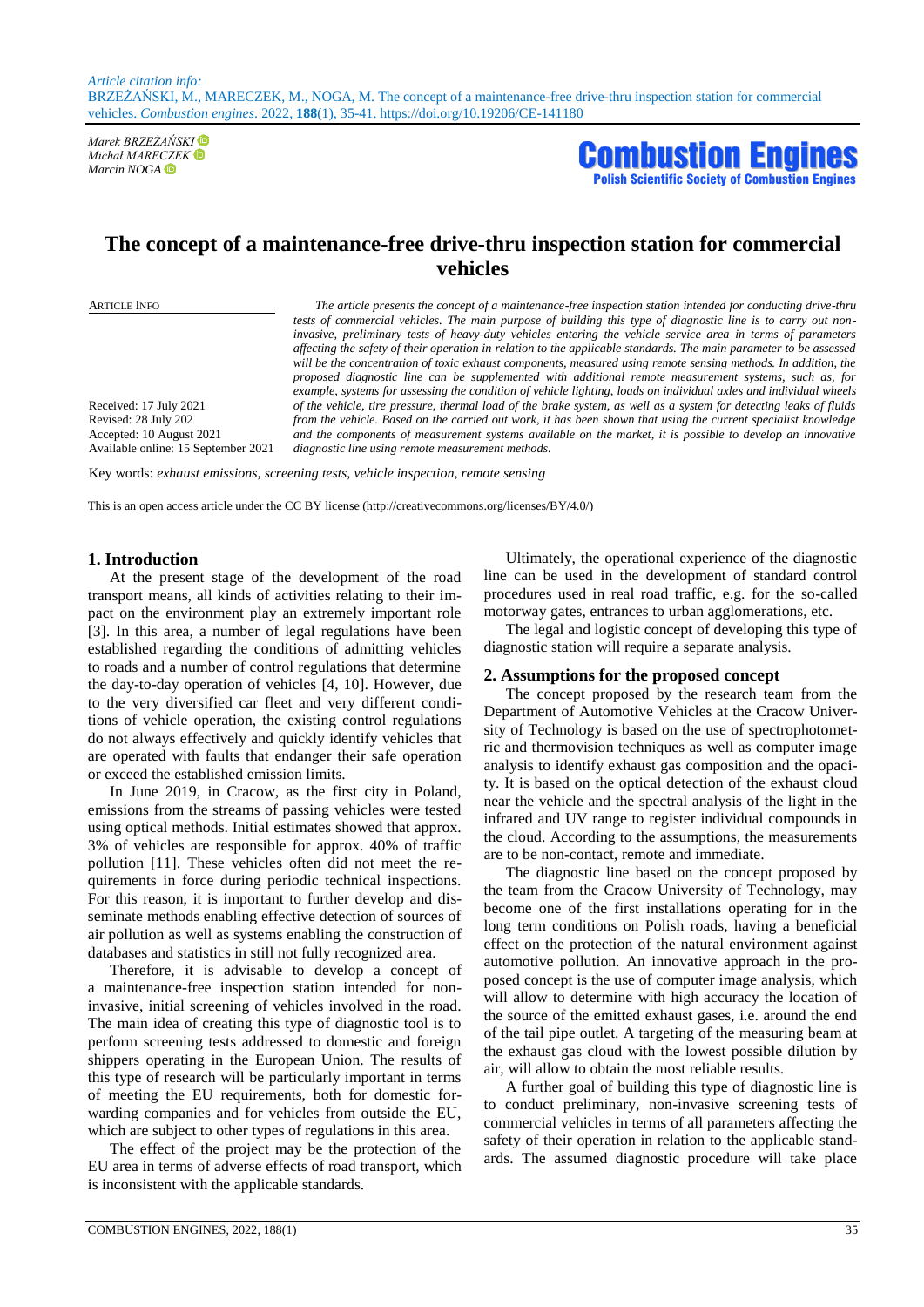during one run along the designated measuring track with appropriately selected characteristics.

The main parameter to be assessed will be the concentration of toxic exhaust gas components measured by remote sensing. This parameter is of key importance for the assessment of the technical condition of the vehicle's powertrain, mainly the fuel system, as well as the technical condition of the exhaust gas aftertreatment system. In addition, the proposed diagnostic line can be supplemented with additional remote measurement systems, such as:

- vehicle lighting condition assessment system,
- system for detecting leaks of operating fluids from the vehicle,
- system for assessing the load of axles and individual wheels of the vehicle,
- tire pressure estimation system,
- system for estimation the thermal load of the brake system components.

Those types of tests are aimed at making an initial, comprehensive assessment of the technical condition of selected vehicle components and identifying the most important faults that affect operational safety. According to the assumptions, the entire diagnostic procedure should take place during one run along a designated measuring track with appropriately selected characteristics. The result of the tests will be forwarded to the vehicle driver by a message displayed at the end of the diagnostic line.

The proposed approach differs from that used in road emission tests, e.g. in the USA, in that it applies to selected vehicles whose drivers volunteer for screening, not all vehicles passing the road section under test. This reduces the number of vehicles tested, but on the other hand allows a much more complete assessment of the technical condition of commercial vehicles, which has a significant impact on road safety and overall automotive emissions.

## **3. The concept of remote measurement of the concentration of exhaust gas components**

The role of screening control for automotive exhaust gases is to detect irregularities in the level of harmful components emitted by the vehicle. Exceeding the permissible values may indicate a failure of the engine, fuel system or exhaust gas aftertreatment system. It is not intended to precisely determine the composition of exhaust gases, nor to diagnose the cause of a failure. The result of such inspection is to be a suggestion that the vehicle should be directed to a service or for further tests to a vehicle inspection station.

The main features of the screening control of exhaust are its non-invasive nature and the least possible involvement of third parties, including the driver. Measurements must be automated. The only requirement is that the vehicle must run in such a way that it is possible to take a sample of the exhaust gases. The most beneficial place to sample exhaust gases is at the outlet of the vehicle's tailpipe. However, the need to locate it and place the measuring probe in it, additionally while the vehicle is in motion, excludes the possibility of direct measurement. The outlet of the tailpipe is often placed under the vehicle at some distance from the vehicle's contour. Therefore, it was assumed that the measurement would be made in the vicinity of the exhaust gas outlet, taking into account the dilution of the exhaust gas with ambient air. However, it still does not completely eliminate the problem of locating the exhaust gas outlet. For this purpose, it is necessary to use the technique of computer image analysis.

When analyzing the available measurement methods, it was necessary to choose the most appropriate one for remote tests, in which reliability and maintenance-free are also an important factor. Table 1 summarizes the basic measurement methods with their main features.

| Table 1. Methods of measuring the concentration of the components of |
|----------------------------------------------------------------------|
| exhaust gases [5]                                                    |

| Method                     | Advantages                                                                                                                        | Disadvantages                                                                                                                                                     |  |
|----------------------------|-----------------------------------------------------------------------------------------------------------------------------------|-------------------------------------------------------------------------------------------------------------------------------------------------------------------|--|
| Optical<br>spectroscopy    | - direct and fast,<br>- selective with<br>good sensitivity,<br>- minimal meas-<br>urement drift,<br>- no effect on other<br>gases | - the need to define carefully<br>selected areas of the radiation<br>spectrum                                                                                     |  |
| Gas chroma-<br>tography    | - very accurate and<br>selective                                                                                                  | - continuous measurement<br>difficult to implement,<br>- gas sample delivering<br>needed.<br>- very expensive                                                     |  |
| Semiconduc-<br>tor sensors | $-$ low cost.<br>- possible exposure<br>measurements,<br>- very sensitive<br>(ppm)                                                | - poisoning effect possible,<br>- is subject to irreversible<br>wear,<br>- measurement susceptible to<br>the influence of other gases,<br>- sensitive to moisture |  |
| Catalytic<br>(pellistor)   | $-$ low cost,<br>- detects the pres-<br>ence of flammable<br>gases                                                                | - possible poisoning effect,<br>- sensitive to gas groups,<br>- errors under the influence<br>of other flammable gases,<br>- zero error (ppm)                     |  |

Among the methods used in industry, there are also thermally conductive sensors (TDC), electrochemical sensors and sensors based on the phenomenon of surface acoustic wave (SAW). Optical measurement methods themselves, usually based on emission or absorption spectroscopy, constitute a numerous group of solutions [7]. The above-mentioned methods of remote measurement of the concentration of carbon monoxide, hydrocarbons, nitrogen oxides and smoke in exhaust gases were initially analyzed in laboratory conditions in the Department of Automotive Vehicles at the Cracow University of Technology.

Measurement methods are marked with international symbols:

- NDIR (Non-Dispersive Infrared Spectroscopy),
- FTIR (Fourier Transform Infrared Spectroscopy),
- TDLS (Tunable Diode Laser Spectroscopy),
- CRDS (Cavity Ring-Down absorption Spectroscopy),
- DOAS (Differential Optical Absorption Spectroscopy),
- DIAL (Differential Absorption Lidar),
- PAS (Photoacoustic Spectroscopy),
- MUPASS (Multipass Spectroscopy), etc.

Optical gas concentration measurement (NDIR) is widely used in the automotive industry, but not only [9]. The popular solutions used so far, however, did not allow for the study of the exhaust cloud from vehicles traveling on the road. In recent years, due to the interest in the problems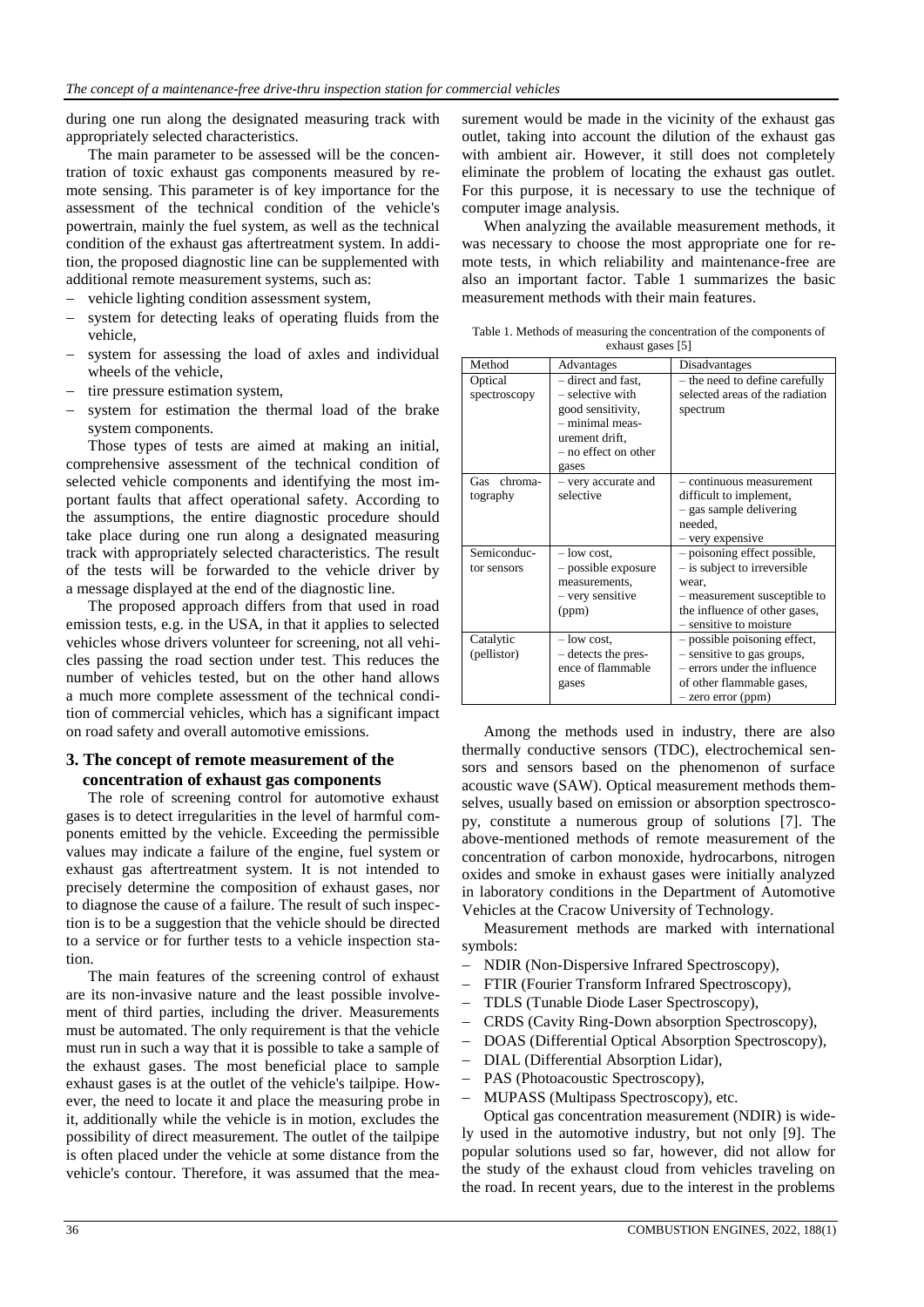of urban traffic pollution, solutions are developed and implemented that enable monitoring of the air condition [1]. There are portable systems recording passing vehicles together with an estimated assessment of the composition of the exhaust gases emitted by them.

## **4. Verification of the proposed concept of remote measurement of the concentration of exhaust gas components in real conditions**

In order to pre-verify the proposed concept of a remotesensing diagnostic line appropriate measurements were made to quantify the assumptions for selected exhaust components. Measurements of  $CO<sub>2</sub>$  and  $O<sub>2</sub>$  concentrations were made for two exemplary vehicles – a Mercedes Actros 1842 truck and a Mercedes Tourismo coach (Fig. 1). The tested Mercedes Actros truck had a mileage of approximately 500,000 km, while the Mercedes Tourismo coach was a brand new vehicle. Both were technically sound. The aim of the measurements was to determine the area around the outlet of the exhaust system within which it is possible to measure the concentration of toxic exhaust components with a diagnostic analyzer.





Fig. 1. Test vehicles – Mercedes Actros 1842 truck (top) and Mercedes Tourismo coach (bottom)

The Capelec Cap 3201 analyzer used for the measurements consisted of two modules: a five-gas exhaust gas analyzer and an opacimeter (Fig. 2).



Fig. 2. A general view of the stand for measuring the composition and opacity of exhaust gases

The measurements were carried out for both vehicles while the engine was idling. The limit line was considered to be the achievement of  $0.2\%$  of  $CO<sub>2</sub>$  concentration, which is the lower measurement threshold of the popular analyzers, however lower values are achievable [2]. In the case of a truck, the outlet of the exhaust pipe is located on the right side of the vehicle (Fig. 3). In the case of the coach, the exhaust gases come out from the bottom of the vehicle, in the left rear part of the body (Fig. 4). The Mercedes Actros truck is equipped with a diffuser-shaped exhaust pipe with a flattened shape and several nozzles. This results in the dispersion of the exhaust gas stream and a significant dilution of the sample with the ambient air.



Fig. 3. View of the outlet of the exhaust system – Mercedes Actros truck



Fig. 4. View of the outlet of the exhaust system – Mercedes Tourismo coach

Figures 5 and 6 show the schemes for measuring the volumetric concentration of carbon dioxide  $CO<sub>2</sub>$  and oxygen  $O_2$  in the exhaust gas for both tested vehicles at differ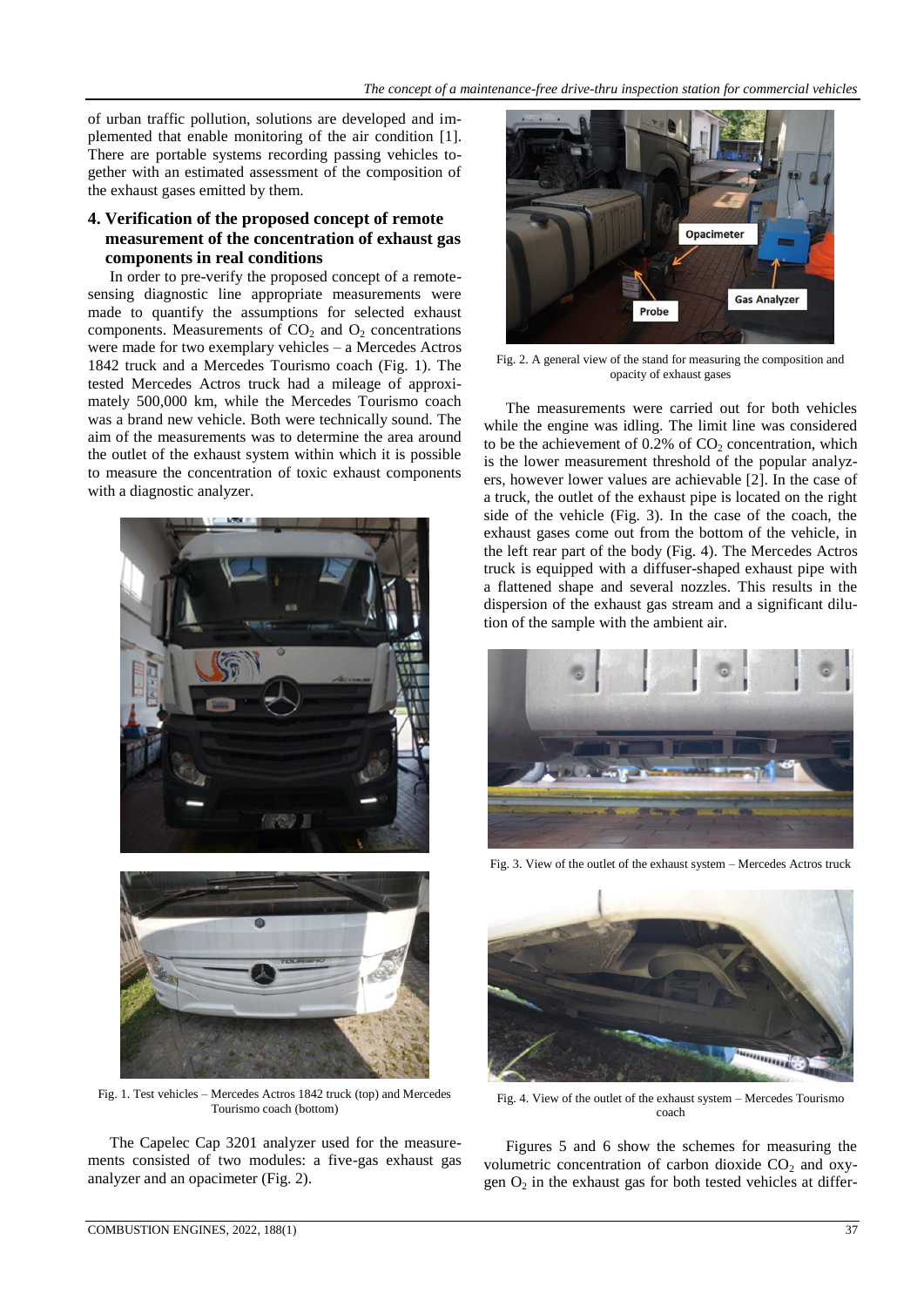ent distances from the outlet of the exhaust system. For screening tests, the area beyond the outline of the vehicle to which exhaust gases are emitted is important.







Fig. 6. Distribution of  $CO<sub>2</sub>$  and  $O<sub>2</sub>$  concentration as a function of distance from the exhaust outlet of the Mercedes Tourismo coach

The concentration of carbon dioxide  $CO<sub>2</sub>$  is in this case taken as a reference value allowing the identification of the exhaust gas cloud. It is important to locate the area where the concentration of carbon dioxide  $CO<sub>2</sub>$  is higher than 0.2%. In the case of a vehicle with an efficient exhaust aftertreatment system, the remaining exhaust components, such as carbon monoxide CO, nitrogen oxides  $NO<sub>x</sub>$ , HC hydrocarbons and  $NH<sub>3</sub>$  ammonia, may remain at the analyzer measurement threshold, which is acceptable in the case of screening tests. The measurements show that in the area up to approx. 30–50 cm from the contour of the vehicle, at the height of the exhaust pipe, it is possible to measure the exhaust gas with sufficient accuracy, using an analyzer for diagnostic tests.

In order to evaluate the performed measurement, it is necessary to find the correlation between the concentration of  $CO<sub>2</sub>$  and  $O<sub>2</sub>$  and the toxic components of the engine exhaust as a function of the engine load and the place of sampling. Measurement of the opacity of the exhaust gases,

taken with a standard opacimeter, did not show any measurable values, however it is planned to implement exhaust opacity testing in the final version of the system. That will require additional exploratory research. The value of the exhaust gas temperature at the end of the exhaust pipe as indicated by the analyzer was 50–60°C. In the case of the NDIR measurement method used in the diagnostic exhaust gas analyzer, the time needed to stabilize the measurement is about 30 seconds.

## **5. Measurement techniques in the proposed concept of remote measurements**

During the preliminary tests the NDIR detector was used to determine the  $CO<sub>2</sub>$  concentration in the exhaust gas cloud. It is important as it is a method based on spectrophotometric measurement. However, the NDIR analyzer, the general scheme of which is shown in Fig. 7, imposes certain limitations in a typical design, preventing remote measurement.



Fig. 7. NDIR gas analyzer working principle – prepared basing on [12]

The principle of operation uses the effect of the absorption of a narrow band of electromagnetic radiation by the tested chemical compound. The proportion of the amount of light passing through the measuring tube with the tested gas and the reference tube in which the light passes through the reference gas is proportional to the concentration of the tested gas in the reference gas. In the case of bench tests, the reference gas is air taken from the environment. In order to carry out such a measurement, a sample of the tested gas mixture should be delivered to the measuring tube. The radiation energy passing through the measuring tube and the reference tube heats the measuring chamber unevenly. The pressure difference in the measuring chamber is read as the concentration of a given compound. The need to deliver the tested gas to the measuring tube is related to the location of the probe in the flue gas stream. It would be a complex problem in the field of automation and mechanics when the test vehicle is driven through the test stand. The second limitation is the mere fact of the time it takes the sample to get to the measuring tube and properly heat the measuring chamber. Assuming that the vehicle is in motion during the measurements, which is necessary to cause the engine load, this seems to be an additional argument in the search for other solutions.

The proposed concept assumes the identification of the exhaust gas cloud and the determination of its composition based on the analysis of the image recorded in the infrared and ultraviolet UV spectrum. This method will consist in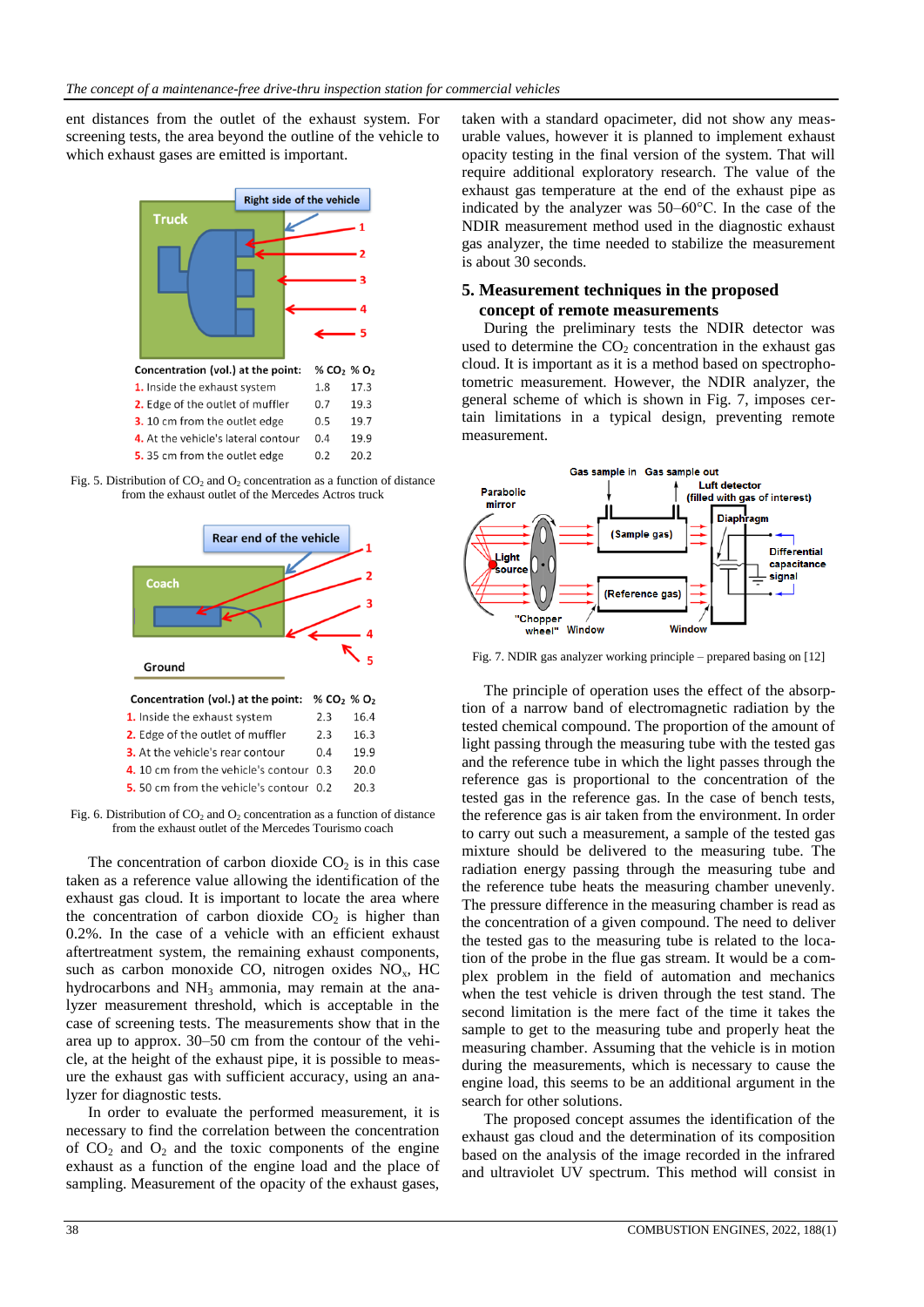comparing the selective spectra of the band in the range of 2–11 µm and the UV radiation generated by the radiator and passing through the exhaust gas cloud in the immediate vicinity of the tested vehicle [6]. Figure 8 shows a general diagram of the measuring system.



Fig. 8. General diagram of the stand for spectral measurements of exhaust gas composition

It is assumed that the vehicle traverses the measurement path with a forced engine load. A specially profiled track is set for the vehicle to travel. The image of the vehicle surroundings is to be recorded in real time during the test and analyzed at the same time. This approach differs from usually used in inspection station conditions, but the forced engine load gives a much better opportunity to reveal possible malfunctions. The result of the measurements from a given sample will be displayed on the monitor screen after the completion of the test track.

The principle of the measurement is based on comparing the spectrum of radiation incident directly on the detector and the spectrum after passing through the exhaust gas cloud. The gas contained in the exhaust cloud absorbs a certain part of the spectrum, strictly defined for a given chemical compound. The amount of radiation that reaches the detector after passing through the narrowband optical filter is proportional to the energy absorbed by the gas, and therefore to its concentration. Figure 9 shows a spectral diagram of the absorption of individual exhaust gas compounds from internal combustion engines.



Fig. 9. Absorption spectrum for exhaust gases of motor vehicles – prepared basing on [8]

COMBUSTION ENGINES, 2022, 188(1) 39

The areas of the spectrum where individual components of the exhaust gas have a high absorption capacity are clearly marked. Figure 10 shows the image recorded by a thermal imaging camera, additionally equipped with an optical filter with a band corresponding to carbon dioxide  $CO<sub>2</sub>$ .



Fig. 10. Image from a thermal imaging camera and a standard camera showing the outflow of carbon dioxide  $CO<sub>2</sub>$  from a bottle [13]

Contemporary thermal imaging techniques operate in a wide range of infrared radiation. Combining high sensitivity and resolution, they enable the creation of accurate images in real time, which allows for even better analysis, especially in the case of dynamic changes in the engine load.

## **6. The concept of an integrated data analysis system from subsequent stages of vehicle diagnostics**

The project of an innovative diagnostic line using remote measurement methods for diagnostic screening tests of commercial vehicles entering the area of vehicle service stations assumes the creation of a uniform system for the acquisition and processing of measurement data. It is planned to develop this type of system in the LabView programming environment, consisting of acquisition and computing modules.

The first stage of processing data from all measurement modules will be their synchronization as a function of the measurement time and their collection with division into individual measurement blocks. Then, they will be used to select the data that is important from the point of view of interaction with data from other measuring blocks and requires processing according to the developed algorithms.

Calculated data from all measurement modules will be subject to verification on the basis of established ranges of values assumed as correct or exceeding the adopted range. The final data, resulting from the examination along the entire diagnostic track, will be archived in memory modules and stored at the time determined by the owner of the facility. The remaining intermediate data collected during the research procedure will be deleted from the computer system.

It is planned to develop a general calculation algorithm using measurement and calculation data, the final effect of which will be to provide information on the technical condition of the analyzed vehicle components. Limit values of the tested vehicle parameters will be established, the exceeding of which requires further analysis in a specialist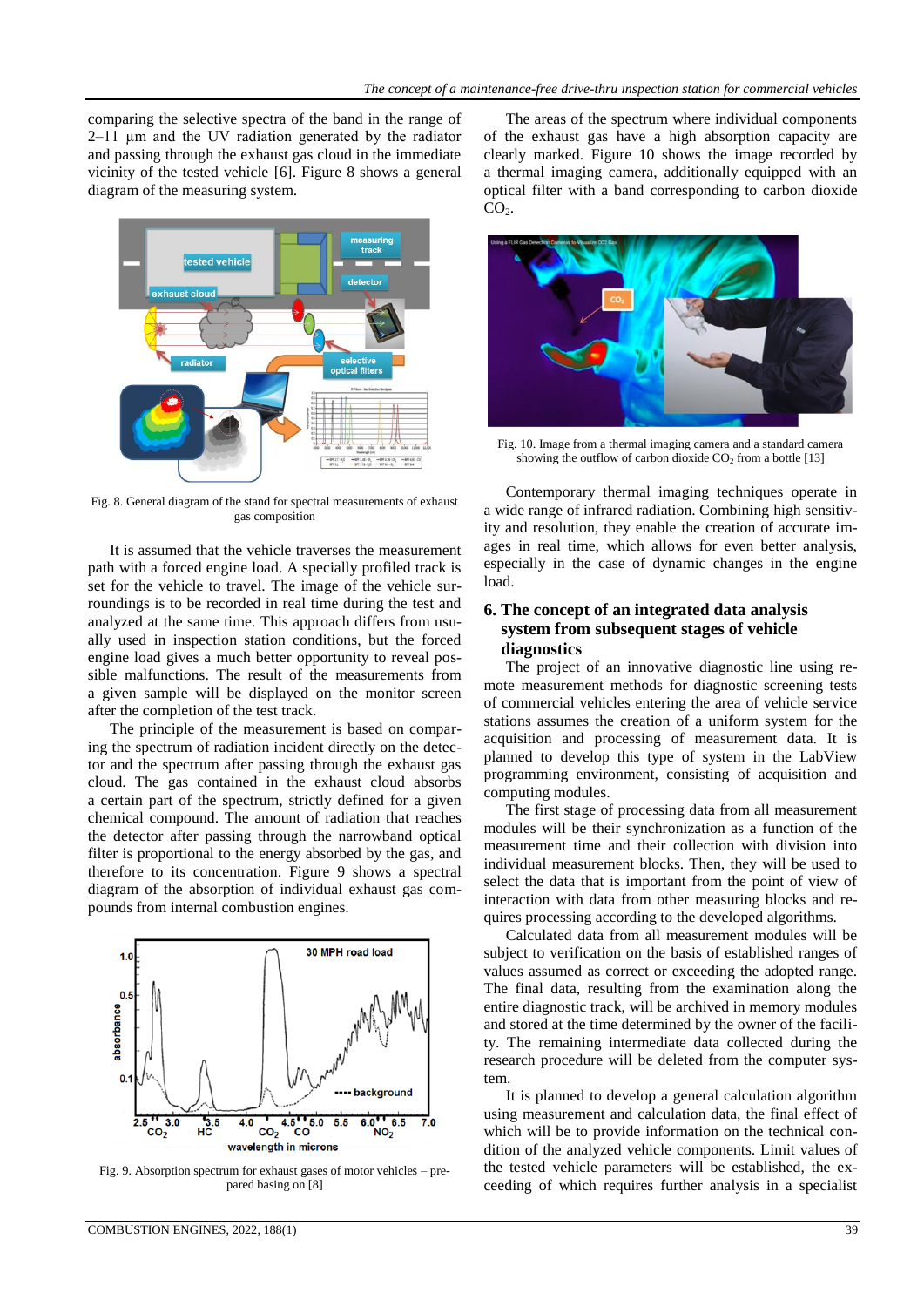vehicle service station. The values of the measured and calculated operational parameters of the vehicle being tested on the designed diagnostic track will be subject to basic verification based on the criteria related to the regulations authorizing the vehicle to travel on the roads of the European Union. Additional criteria for the evaluation of the test results will be criteria related to the vehicle manufacturer's standards.

The diagnostic system under development has as a priority the identification of vehicle faults or ailments in screening tests, which are important from the point of view of the vehicle operation and the applicable regulations in the field of admitting the vehicle to traffic on public roads. It is assumed that test result information will be displayed on the monitor at the end of the diagnostic track. It is also possible to make a printout of the course of the study. As the proposed system will have a diagnostic potential that goes beyond the above-mentioned criteria, an additional effect of this type of research will also be the identification of other deficiencies that affect the durability and reliability of the vehicle's operation. This additional information will encourage vehicle users to use this type of diagnostic line.

## **7. Conclusions**

The article presents the concept of assessing the concentration of selected exhaust gas components measured remotely using remote sensing methods. This parameter is of key importance for assessing the technical condition of the vehicle's powertrain, mainly the fuel system, as well as the technical condition of the exhaust gas aftertreatment system. In addition, the proposed diagnostic system has further development potential and can be supplemented with additional remote measurement systems for many other vehicle parameters responsible for its proper operation and road safety.

The analysis of the existing solutions shows that so far no similar system of automated vehicle screening tests has been implemented. The target assumption of the developed concept is the creation of an automatic diagnostic line that

would enable screening of possible irregularities in commercial vehicles to the extent similar to periodic mandatory technical inspections carried out at vehicle inspection stations. For this reason, vehicle test stations may, to some extent, be a reference for the developed concept of vehicle diagnostic screening lines. The main differences between the developed concept of the diagnostic line and the test procedure carried out in vehicle inspection stations are that this innovative concept assumes a completely automatic vehicle testing procedure, which enables a quick diagnosis of the technical condition to be carried out at any time. The report generated for the user of the vehicle after the test will contain information whether any irregularities that require repair or adjustment have been discovered within individual areas of control. On this basis, the vehicle user will decide on the further treatment of the vehicle and may have it inspected and repaired at a vehicle service station. For this reason, the proposed concept of a diagnostic line for vehicle screening is characterized by a very high level of innovation. The implementation of such solutions will certainly have a significant impact on increasing the level of road safety and reducing the environmental nuisance of commercial vehicles.

The presented concept showed that, based on the current specialist knowledge and the components of measurement systems available on the market, it is possible to develop an innovative diagnostic line using remote measurement methods intended for diagnostic screening tests of vehicles participating in road traffic. It is estimated that at the time of preparing the article, the proposed system had reached the technology readiness level 3. It means that the adopted solutions have proved successful, but a lot of efforts still need to be made to develop a ready-made system.

The measurable effect of launching this type of diagnostic line may have a significant impact on increasing the safety of vehicle operation, reducing the environmental burden and controlling the applicable standards.

## **Nomenclature**

| <b>CRDS</b> | cavity ring-down absorption spectroscopy       | <b>NDIR</b> | non-dispersive infrared spectroscopy |
|-------------|------------------------------------------------|-------------|--------------------------------------|
| <b>DIAL</b> | differential absorption lidar                  | <b>PAS</b>  | photoacoustic spectroscopy           |
| <b>DOAS</b> | differential optical absorption spectroscopy   | <b>SAW</b>  | surface acoustic wave                |
| <b>FTIR</b> | <b>Fourier Transform Infrared Spectroscopy</b> | TDC         | thermally conductive sensors         |
|             | MUPASS multipass spectroscopy                  | <b>TDLS</b> | tunable diode laser spectroscopy     |

# **Bibliography**

- [1] HAWE, E., DOOLY, G., FITZPATRICK, C. et al. Measuring of exhaust gas emissions using absorption spectroscopy. *International Journal of Intelligent Systems Technologies and Applications*. 2008, **3**(1-2), 33-51. https://doi.org/10.1504/IJISTA.2007.014125
- [2] HUMMELGÅRD, CH., BRYNTSE, I., BRYZGALOV, M. et al. Low-cost NDIR based sensor platform for sub-ppm gas detection. *Urban Climate*. 2015, **14**(3), 342-350. https://doi.org/10.1016/j.uclim.2014.09.001
- [3] KOSZAŁKA, G., SZCZOTKA, A., SUCHECKI, A. Comparison of fuel consumption and exhaust emissions in

WLTP and NEDC procedures. *Combustion Engines*. 2019, **179**(4), 186-191. https://doi.org/10.19206/CE-2019-431

- [4] MERKISZ, J., RYMANIAK, Ł. Determining the environmental indicators for vehicles of different categories in relation to CO<sub>2</sub> emission based on road tests. *Combustion Engines*. 2017, **170**(3), 66-72. https://doi.org/10.19206/CE-2017-310
- [5] MIKOŁAJCZYK, J., BIELECKI, Z., STACEWICZ, T. et al. Detection of gaseous compounds with different techniques. *Metrology and Measurement Systems*. 2016, **23**(2), 205-224. https://doi.org/10.1515/mms-2016-0026